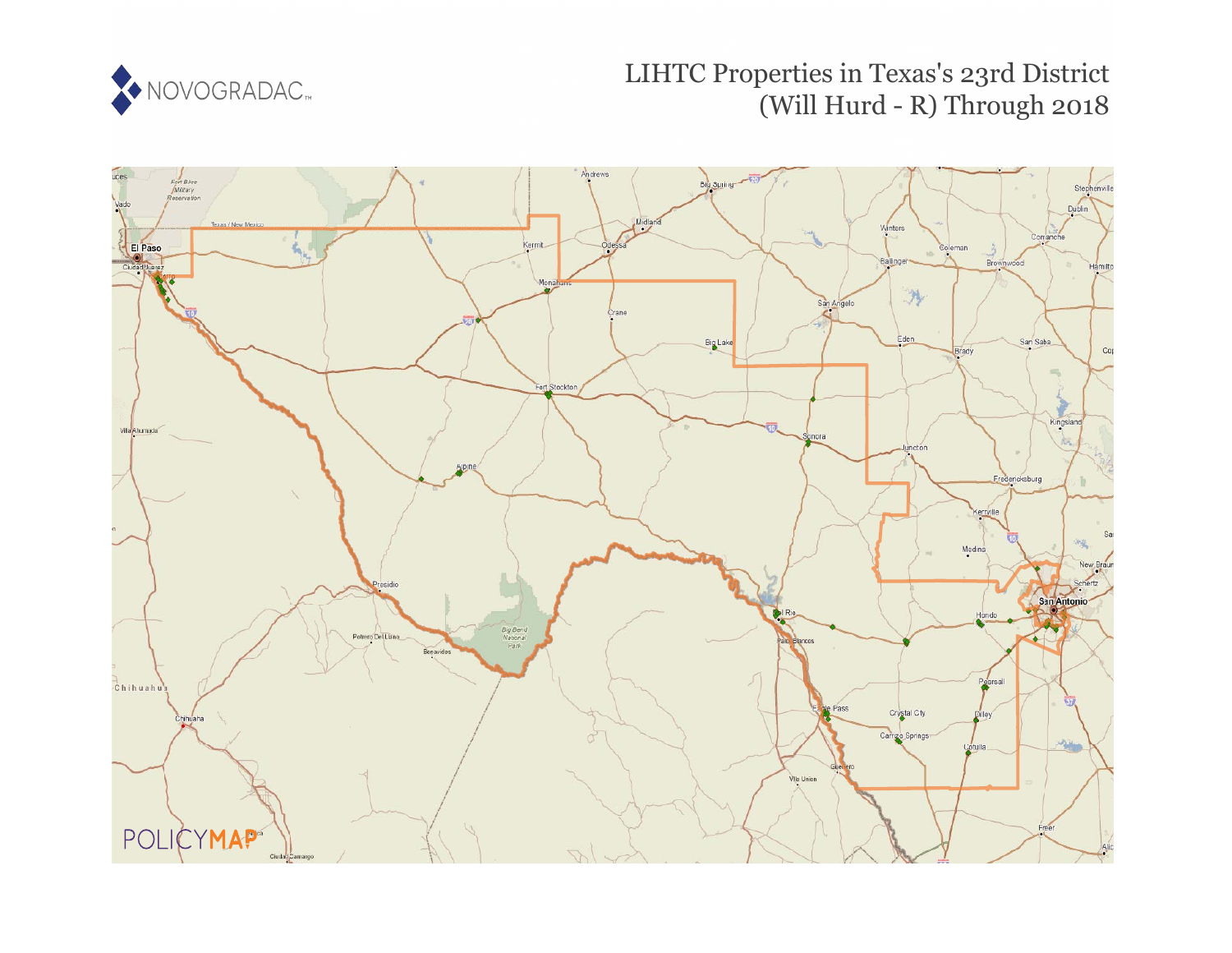| <b>Project Name</b>                                | <b>Address</b>                      | <b>City</b>                | <b>State</b> | <b>Zip Code</b> | Nonprofit<br><b>Sponsor</b> | <b>Allocation</b><br>Year | <b>Annual</b><br><b>Allocated</b><br><b>Amount</b> | <b>Year Placed</b><br>in Service | <b>Construction Type</b> | <b>Total</b><br><b>Units</b> | Low<br>Income<br><b>Units</b> | <b>Rent</b> or<br><b>Income</b><br><b>Ceiling</b> | <b>Credit</b><br><b>Percentage</b> | Tax-<br><b>Exempt</b><br><b>Bond</b> | <b>HUD Multi-Family</b><br><b>Financing/Rental</b><br><b>Assistance</b> |
|----------------------------------------------------|-------------------------------------|----------------------------|--------------|-----------------|-----------------------------|---------------------------|----------------------------------------------------|----------------------------------|--------------------------|------------------------------|-------------------------------|---------------------------------------------------|------------------------------------|--------------------------------------|-------------------------------------------------------------------------|
| <b>VALLEY CREEK APTS</b>                           | 2038 N FM 1053                      | FORT STOCKTON              | TX           | 79735           | No                          | 2005                      | \$380,433                                          | 2007                             | New Construction         | 48                           | 48                            | 60% AMGI                                          | $70\,\%$ present<br>value          | No                                   |                                                                         |
| PRESIDIO PALMS                                     | 12960 ALNOR ST                      | <b>SAN ELIZARIO</b>        | TX           | 79849           | $_{\rm No}$                 | 2009                      | ${\bf S0}$                                         | 2010                             | New Construction         | 80                           | 80                            | 60% AMGI                                          | 30 % present<br>value              | $_{\rm No}$                          |                                                                         |
| <b>SAN ELIZARIO PALMS</b>                          | 13850 SOCORRO RD                    | <b>SAN ELIZARIO</b>        | TX           | 79849           | $\mathbf{No}$               | 2008                      | ${\bf S0}$                                         | 2010                             | New Construction         | 80                           | 80                            | $60\%$ AMGI                                       | 70 % present<br>value              | $_{\rm No}$                          |                                                                         |
| <b>SOUTHER VIEW APTS</b>                           | 1113 W RYAN ST                      | FORT STOCKTON TX           |              | 79735           | $_{\rm No}$                 | 2010                      | $\boldsymbol{\mathsf{S}}\boldsymbol{\mathsf{0}}$   | 2010                             | Not Indicated            | 48                           | 48                            |                                                   | 60% AMGI Not Indicated No          |                                      |                                                                         |
| YSLETA DEL SUR PUEBLO<br><b>HOMES I</b>            | $332$ ALTON GRIFFIN ST $\,$         | YSLETA DEL SUR $_{\rm TX}$ |              | 79907           | Yes                         | 2009                      | $\boldsymbol{\mathsf{S}}\boldsymbol{\mathsf{0}}$   | 2010                             | Not Indicated            | 60                           | 60                            |                                                   | 60% AMGI Not Indicated No          |                                      |                                                                         |
| <b>LEGACY VILLAS</b>                               | 2640 CHAPOTE LOOP                   | <b>EAGLE PASS</b>          | TX           | 78852           | No                          | 2009                      | $\$0$                                              | 2011                             | Not Indicated            | 64                           | 64                            |                                                   | 60% AMGI Not Indicated No          |                                      |                                                                         |
| PRESIDIO DOLORES APTS                              | 12473 CUATRO ACES CIR SAN ELIZARIO  |                            | TX           | 79849           | $\mathbf{N}\mathbf{o}$      | 2010                      | \$0\$                                              | 2012                             | Not Indicated            | 145                          | 145                           |                                                   | 60% AMGI Not Indicated No          |                                      |                                                                         |
| PRESIDIO PALMS II                                  | 12950 ALNOR ST                      | <b>SAN ELIZARIO</b>        | TX           | 79849           | $\rm No$                    | 2011                      | $\boldsymbol{\mathsf{S}}\boldsymbol{\mathsf{0}}$   | 2012                             | Not Indicated            | 80                           | 80                            |                                                   | 60% AMGI Not Indicated             | No                                   |                                                                         |
| ARTISAN AT DILLEY                                  | <b>400 ANN ST</b>                   | <b>DILLEY</b>              | TX           | 78017           | $\mathbf{No}$               | 2011                      | $\$0$                                              | 2013                             | Not Indicated            | 46                           | 46                            |                                                   | 60% AMGI Not Indicated No          |                                      |                                                                         |
| <b>ASTER VILLAS</b>                                | <b>163 YUCCA TRAILER</b><br>PARK RD | DEL RIO                    | TX           | 78840           | No                          | 2012                      | \$103,480                                          | Insufficient<br>Data             | Not Indicated            | 80                           | 80                            | 60% AMGI                                          | $70\,\%$ present<br>value          | No                                   | No                                                                      |
| <b>BRUSH COUNTRY COTTAGES</b>                      | 500 CROSS CRK                       | DILLEY                     | TX           | 78017           |                             | Insufficient<br>Data      | $\$0$                                              | Insufficient<br>Data             | Not Indicated            | 28                           | $\boldsymbol{0}$              |                                                   | Not Indicated                      |                                      |                                                                         |
| <b>CHAMPION AT MARSHALL</b><br><b>MEADOWS APTS</b> | 1803 MARSHALL CROSS SAN ANTONIO     |                            | TX           | 78214           |                             | Insufficient<br>Data      | ${\bf S0}$                                         | Insufficient<br>Data             | Not Indicated            | 160                          | $\mathbf 0$                   |                                                   | Not Indicated                      |                                      |                                                                         |
| <b>CORNERSTONE APTS (DILLEY)</b>                   | 300 CROSS CRK                       | <b>DILLEY</b>              | TX           | 78017           |                             | Insufficient<br>Data      | $\$0$                                              | Insufficient<br>Data             | Not Indicated            | 40                           | $\mathbf 0$                   |                                                   | Not Indicated                      |                                      |                                                                         |
| FT STOCKTON MANOR APTS                             | 305 N EVERTS ST                     | FORT STOCKTON TX           |              | 79735           |                             | Insufficient<br>Data      | $\$0$                                              | Insufficient<br>Data             | Not Indicated            | 36                           | $\mathbf 0$                   |                                                   | Not Indicated                      |                                      |                                                                         |
| <b>GATES OF CAPERNUM APTS</b>                      | 8611 WATERS EDGE DR SAN ANTONIO     |                            | TX           | 78245           |                             | Insufficient<br>Data      | ${\bf S0}$                                         | Insufficient<br>Data             | Not Indicated            | 246                          | $\boldsymbol{0}$              |                                                   | Not Indicated                      |                                      |                                                                         |

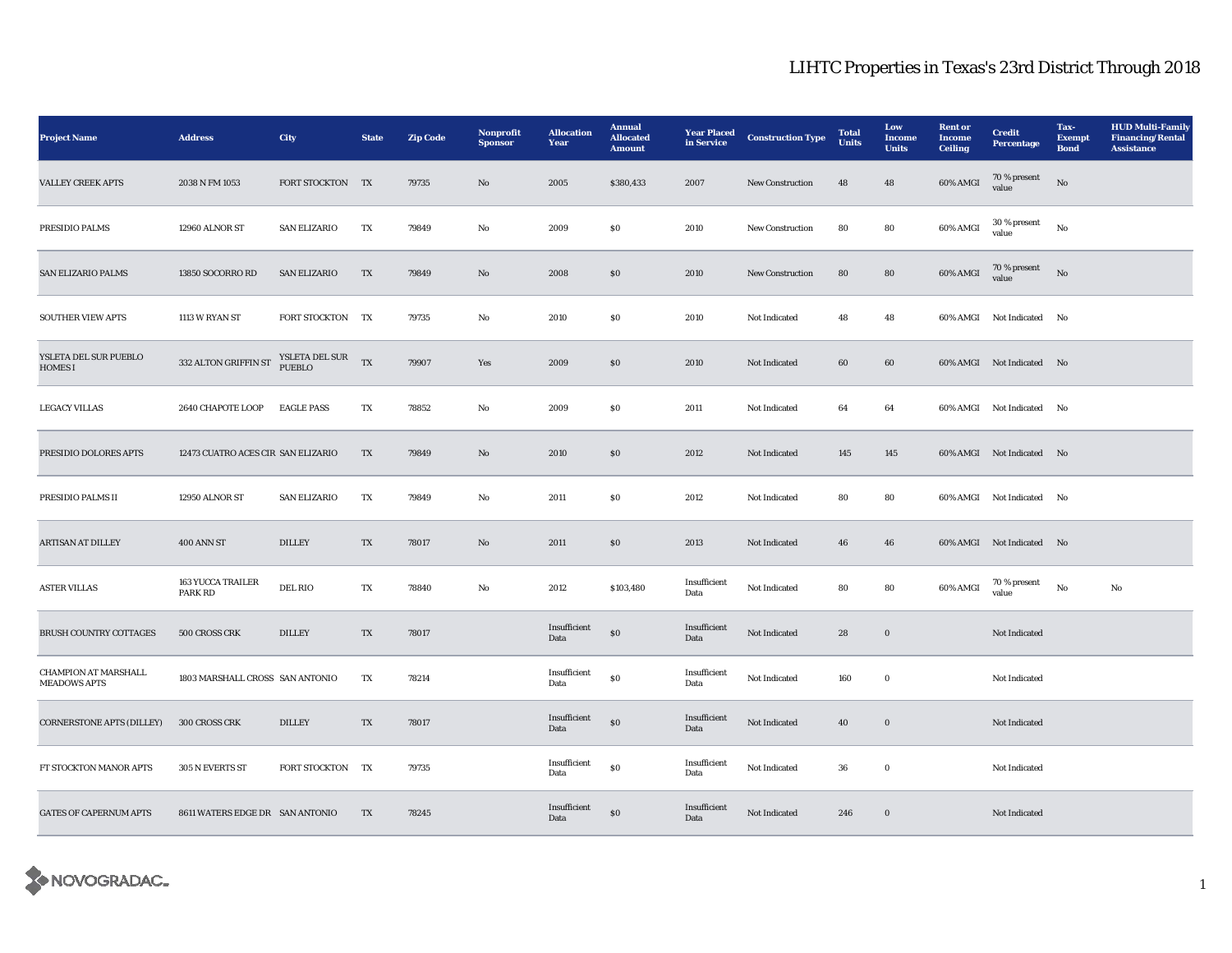| <b>Project Name</b>                         | <b>Address</b>                    | City               | <b>State</b> | <b>Zip Code</b> | Nonprofit<br><b>Sponsor</b> | <b>Allocation</b><br>Year | <b>Annual</b><br><b>Allocated</b><br><b>Amount</b> | <b>Year Placed</b><br>in Service | <b>Construction Type</b> | <b>Total</b><br><b>Units</b> | Low<br><b>Income</b><br><b>Units</b> | <b>Rent</b> or<br><b>Income</b><br><b>Ceiling</b> | <b>Credit</b><br><b>Percentage</b>      | Tax-<br><b>Exempt</b><br><b>Bond</b> | <b>HUD Multi-Family</b><br><b>Financing/Rental</b><br><b>Assistance</b> |
|---------------------------------------------|-----------------------------------|--------------------|--------------|-----------------|-----------------------------|---------------------------|----------------------------------------------------|----------------------------------|--------------------------|------------------------------|--------------------------------------|---------------------------------------------------|-----------------------------------------|--------------------------------------|-------------------------------------------------------------------------|
| <b>LEONA APTS</b>                           | 209 N FIRST ST                    | <b>UVALDE</b>      | TX           | 78801           | No                          | 2008                      | \$0\$                                              | Insufficient<br>Data             | Not Indicated            | 40                           | 40                                   |                                                   | 60% AMGI Not Indicated                  | No                                   |                                                                         |
| <b>LAS BRISAS MANOR</b>                     | 1972 S US HWY 277                 | DEL RIO            | TX           | 78840           |                             | Insufficient<br>Data      | $\$0$                                              | Insufficient<br>Data             | Not Indicated            | 48                           | $\mathbf 0$                          |                                                   | Not Indicated                           |                                      |                                                                         |
| MOUNTAINVIEW APTS                           | 801 N ORANGE ST                   | <b>ALPINE</b>      | TX           | 79830           |                             | Insufficient<br>Data      | $\$0$                                              | Insufficient<br>Data             | Not Indicated            | 55                           | $\mathbf 0$                          |                                                   | Not Indicated                           |                                      |                                                                         |
| <b>OASIS APTS</b>                           | 1501 N MARSHALL ST                | FORT STOCKTON TX   |              | 79735           |                             | Insufficient<br>Data      | $\bf{S0}$                                          | Insufficient<br>Data             | Not Indicated            | 56                           | $\boldsymbol{0}$                     |                                                   | Not Indicated                           |                                      |                                                                         |
| WESTERN BURGUNDY LTD                        | 815 BURGUNDY DR                   | <b>EL PASO</b>     | TX           | 79907           | $\rm No$                    | 1997                      | ${\bf S0}$                                         | 1999                             | New Construction         | 64                           | 64                                   |                                                   | 70 % present<br>value                   | $_{\rm No}$                          |                                                                         |
| <b>WESTWIND VILLAGE</b>                     | 1702 N 17TH ST                    | CARRIZO SPRINGS TX |              | 78834           | No                          | 1997                      | \$0\$                                              | 1999                             | <b>New Construction</b>  | 60                           | 60                                   |                                                   | 70 % present<br>value                   | No                                   |                                                                         |
| HONDO BRIAN PLACE APTS                      | 231 STAGECOACH DR                 | HONDO              | TX           | 78861           | No                          | 1994                      | \$0\$                                              | 2000                             | Acquisition and Rehab 39 |                              | 39                                   |                                                   | 70 % present<br>value                   |                                      |                                                                         |
| TIERRA SOCORRO LTD                          | 560 THREE MISSIONS<br>$_{\rm DR}$ | SOCORRO            | TX           | 79927           |                             | 1998                      | \$0\$                                              | 2000                             | New Construction         | 64                           | 64                                   |                                                   | 70 % present<br>value                   | No                                   |                                                                         |
| EL DORADO PLACE APTS II                     | 102 E FIELDS AVE                  | <b>ELDORADO</b>    | TX           | 76936           | No                          | 2000                      | $\$0$                                              | 2001                             | Acquisition and Rehab 32 |                              | $32\,$                               |                                                   | Both $30\%$ and<br>70% present<br>value | No                                   |                                                                         |
| HUNTERS GLEN TOWNHOMES                      | 9257 SOMERSET RD                  | <b>SAN ANTONIO</b> | TX           | 78211           |                             | 2000                      | $\$0$                                              | 2002                             | Not Indicated            | 144                          | 108                                  |                                                   | Not Indicated                           |                                      |                                                                         |
| <b>LA VISTA TOWNHOMES</b>                   | 1715 KINGS WAY                    | <b>DEL RIO</b>     | TX           | 78840           |                             | 2001                      | $\$0$                                              | 2002                             | Not Indicated            | 76                           | 76                                   |                                                   | Not Indicated                           |                                      |                                                                         |
| LAS BRISAS APTS PHASE I                     | 1970 S US HWY 277                 | DEL RIO            | TX           | 78840           |                             | 2001                      | S <sub>0</sub>                                     | 2002                             | Not Indicated            | 76                           | 75                                   |                                                   | Not Indicated                           |                                      |                                                                         |
| SONORA SAGE APTS                            | 101 DEERWOOD DR                   | <b>SONORA</b>      | TX           | 76950           |                             | 2001                      | $\$0$                                              | 2002                             | Not Indicated            | $32\,$                       | $32\,$                               |                                                   | Not Indicated                           |                                      |                                                                         |
| MISION DEL VALLE TOWNHOMES 621 DINDINGER RD |                                   | SOCORRO            | TX           | 79927           | No                          | 2003                      | $\boldsymbol{\mathsf{S}}\boldsymbol{\mathsf{0}}$   | 2003                             | <b>New Construction</b>  | 16                           | 16                                   |                                                   | 70 % present<br>value                   | No                                   |                                                                         |
| <b>MISSION PASS LTD</b>                     | 633 DINDINGER RD                  | SOCORRO            | TX           | 79927           | No                          | 2001                      | \$0\$                                              | 2003                             | <b>New Construction</b>  | 36                           | 36                                   |                                                   | 70 % present<br>value                   | No                                   |                                                                         |

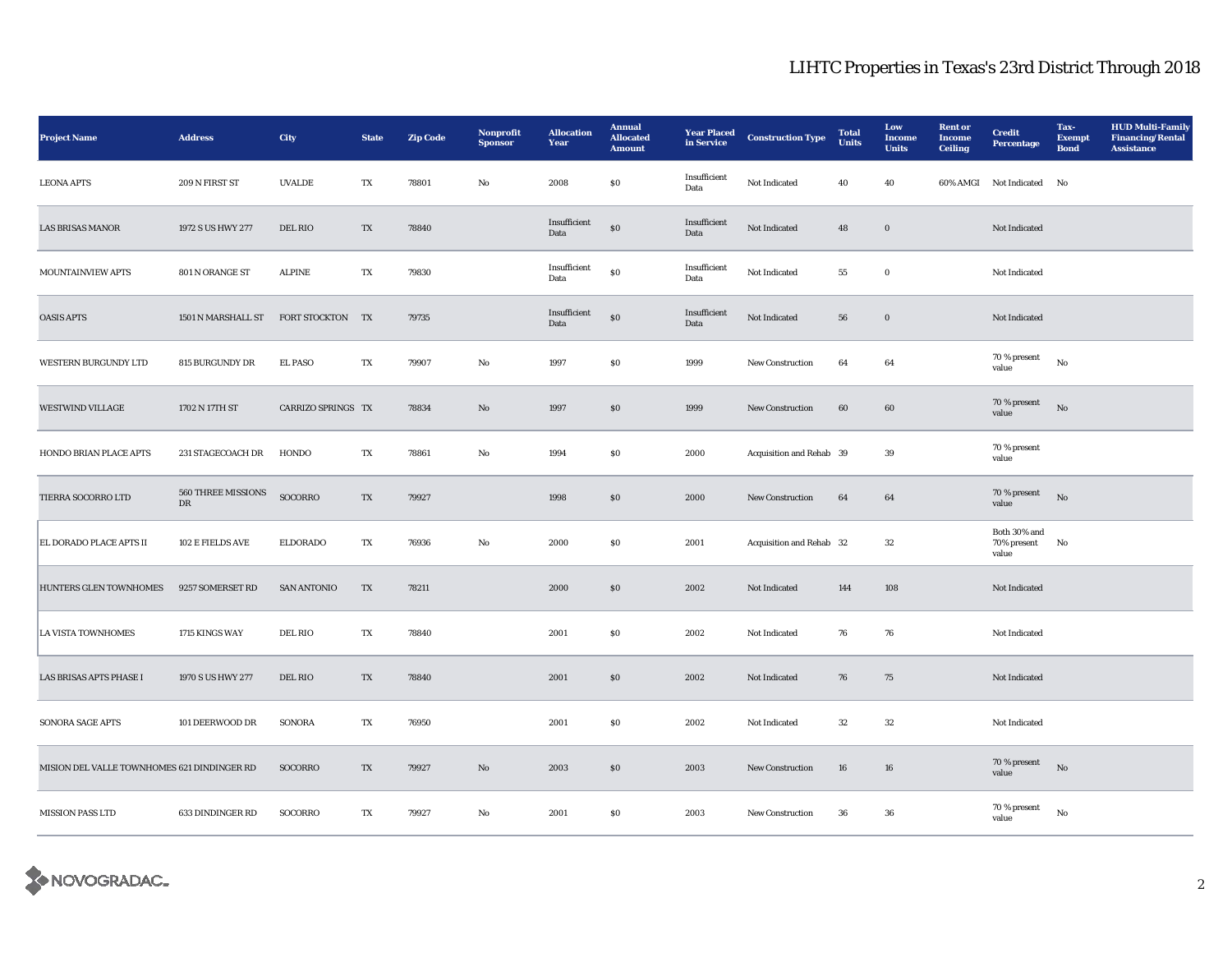| <b>Project Name</b>                      | <b>Address</b>                   | City                | <b>State</b>            | <b>Zip Code</b> | Nonprofit<br><b>Sponsor</b> | <b>Allocation</b><br>Year | <b>Annual</b><br><b>Allocated</b><br><b>Amount</b> | <b>Year Placed</b><br>in Service | <b>Construction Type</b> | <b>Total</b><br><b>Units</b> | Low<br>Income<br><b>Units</b> | <b>Rent</b> or<br><b>Income</b><br><b>Ceiling</b> | <b>Credit</b><br><b>Percentage</b> | Tax-<br><b>Exempt</b><br><b>Bond</b> | <b>HUD Multi-Family</b><br><b>Financing/Rental</b><br><b>Assistance</b> |
|------------------------------------------|----------------------------------|---------------------|-------------------------|-----------------|-----------------------------|---------------------------|----------------------------------------------------|----------------------------------|--------------------------|------------------------------|-------------------------------|---------------------------------------------------|------------------------------------|--------------------------------------|-------------------------------------------------------------------------|
| PAINTED DESERT TOWNHOMES 12682 RIO NEGRO |                                  | ${\rm CLINT}$       | TX                      | 79836           | $\mathbf{N}\mathbf{o}$      | 2002                      | $\$0$                                              | 2003                             | Acquisition and Rehab 20 |                              | 20                            |                                                   | 70 % present<br>value              | $\rm No$                             |                                                                         |
| <b>RANCHO SIERRA</b>                     | 1327 MISSION GRANDE SAN ANTONIO  |                     | TX                      | 78221           | $_{\rm No}$                 | 2002                      | $\$0$                                              | 2004                             | New Construction         | 280                          | 280                           |                                                   | 30 % present<br>value              | Yes                                  |                                                                         |
| TUSCANY COURT                            | 2208 14TH ST                     | HONDO               | $\mathbf{T}\mathbf{X}$  | 78861           | $\mathbf{N}\mathbf{o}$      | 2003                      | $\$0$                                              | 2004                             | Acquisition and Rehab 76 |                              | ${\bf 72}$                    |                                                   | 70 % present<br>value              | $_{\rm No}$                          |                                                                         |
| <b>VILLA HERMOSA APTS</b>                | 1015 E CROCKETT ST               | <b>CRYSTAL CITY</b> | TX                      | 78839           | $_{\rm No}$                 | 2002                      | ${\bf S0}$                                         | 2004                             | New Construction         | 60                           | 60                            |                                                   | 70 % present<br>value              | $_{\rm No}$                          |                                                                         |
| VILLAS AT COSTA CADIZ APTS               | 2813 S WW WHITE RD SAN ANTONIO   |                     | TX                      | 78222           | $\mathbf{N}\mathbf{o}$      | 2004                      | $\$0$                                              | 2005                             | New Construction         | 172                          | 172                           |                                                   | 30 % present<br>value              | Yes                                  |                                                                         |
| <b>WESTVIEW RANCH</b>                    | 225 WESTVIEW RD                  | PEARSALL            | TX                      | 78061           | $\mathbf{No}$               | 2003                      | ${\bf S0}$                                         | 2005                             | New Construction         | 72                           | 68                            |                                                   | 70 % present<br>value              | $_{\rm No}$                          |                                                                         |
| <b>HORIZON PALMS</b>                     | 12199 DARRINGTON RD HORIZON CITY |                     | TX                      | 79928           |                             | 2004                      | \$478,693                                          | 2006                             | New Construction         | 76                           | 76                            | 60% AMGI                                          | 70 % present<br>value              |                                      |                                                                         |
| VISTA HERMOSA APTS                       | 820 N BIBB AVE                   | <b>EAGLE PASS</b>   | TX                      | 78852           |                             | 2004                      | \$63,097                                           | 2006                             | Acquisition and Rehab 20 |                              | 20                            | 60% AMGI                                          | 70 % present<br>value              |                                      |                                                                         |
| <b>ROSEMONT AT UNIVERSITY</b><br>PARK    | 9900 MOURSUND BLVD SAN ANTONIO   |                     | TX                      | 78221           |                             | 2004                      | \$840,926                                          | 2006                             | New Construction         | 240                          | 240                           | 60% AMGI                                          | 30 % present<br>value              |                                      |                                                                         |
| ARTISAN AT MISSION CREEK                 | 7423 YARROW BLVD                 | <b>SAN ANTONIO</b>  | TX                      | 78224           | No                          | 2006                      | \$742,261                                          | 2007                             | New Construction         | 252                          | 252                           | 60% AMGI                                          | 30 % present<br>value              | Yes                                  |                                                                         |
| <b>COSTA MIRADA</b>                      | 9323 SOMERSET RD                 | <b>SAN ANTONIO</b>  | TX                      | 78211           | Yes                         | 2006                      | \$885,339                                          | 2007                             | New Construction         | 212                          | 211                           | 60% AMGI                                          | 30 % present<br>value              | Yes                                  |                                                                         |
| <b>COUNTRY CLUB APTS</b>                 | 2700 COUNTRY CLUB<br>DR          | <b>PECOS</b>        | $\mathbf{T} \mathbf{X}$ | 79772           | $_{\rm No}$                 | 2006                      | \$401,128                                          | 2007                             | New Construction         | 44                           | 44                            | 60% AMGI                                          | 70 % present<br>value              | $_{\rm No}$                          |                                                                         |
| <b>MADISON POINT APTS</b><br>(COTULLA)   | 200 MARS DR                      | <b>COTULLA</b>      | TX                      | 78014           | $\mathbf{N}\mathbf{o}$      | 2005                      | \$619,762                                          | 2007                             | New Construction         | 76                           | 76                            | $60\%$ AMGI                                       | 70 % present<br>value              | No                                   |                                                                         |
| <b>MISSION PALMS</b>                     | 12140 SOCORRO RD                 | <b>SAN ELIZARIO</b> | TX                      | 79849           | No                          | 2006                      | \$622,352                                          | 2007                             | New Construction         | 76                           | 76                            | 60% AMGI                                          | $70\,\%$ present<br>value          | $_{\rm No}$                          |                                                                         |
| <b>RIO GRANDE APTS</b>                   | 2173 DEL RIO BLVD                | <b>EAGLE PASS</b>   | TX                      | 78852           |                             | Insufficient<br>Data      | $\$0$                                              | Insufficient<br>Data             | Not Indicated            | 100                          | $\boldsymbol{0}$              |                                                   | Not Indicated                      |                                      |                                                                         |

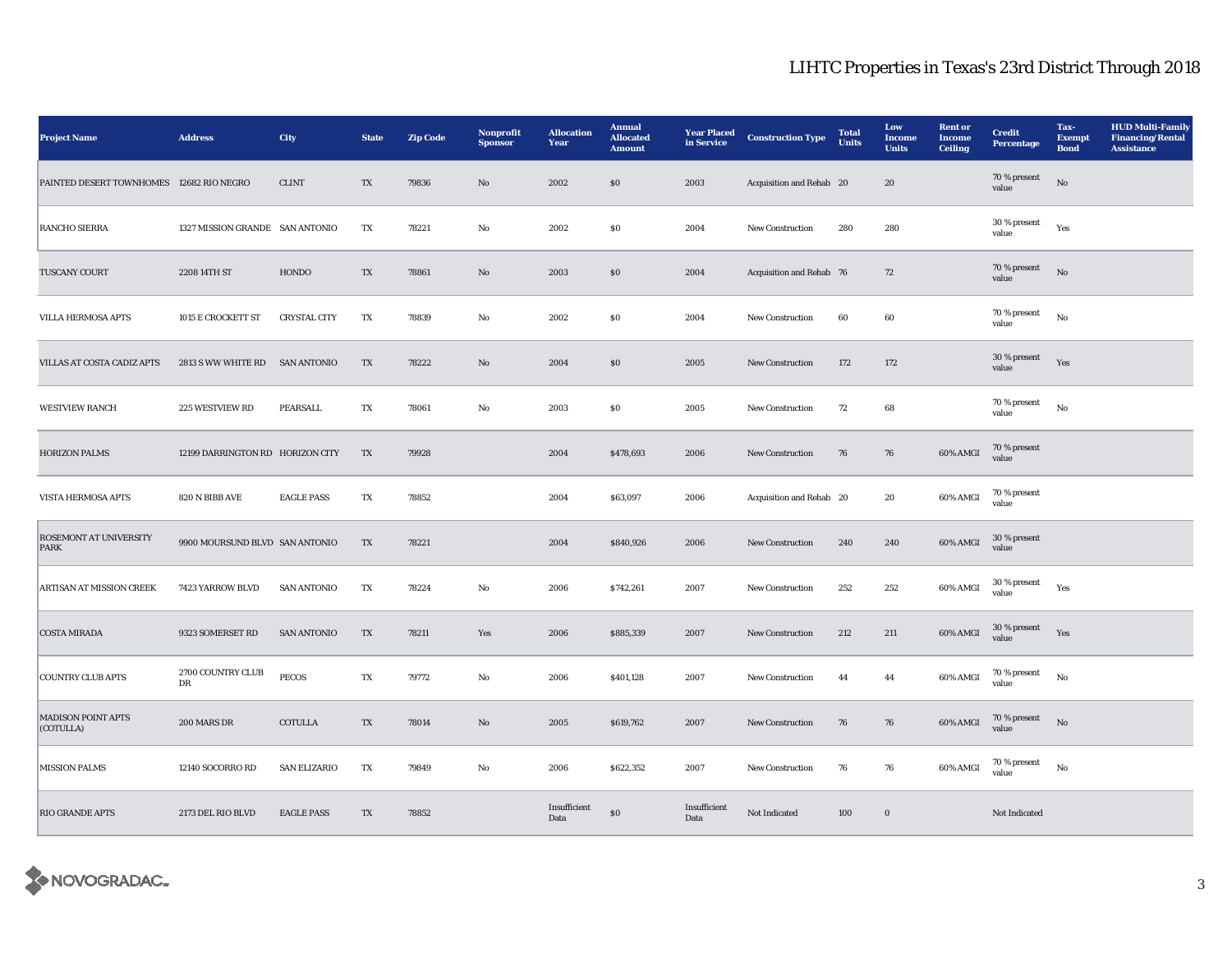| <b>Project Name</b>                          | <b>Address</b>                                                | City               | <b>State</b> | <b>Zip Code</b> | Nonprofit<br><b>Sponsor</b> | <b>Allocation</b><br>Year | <b>Annual</b><br><b>Allocated</b><br><b>Amount</b> | <b>Year Placed</b><br>in Service | <b>Construction Type</b>  | <b>Total</b><br><b>Units</b> | Low<br>Income<br><b>Units</b> | <b>Rent or</b><br>Income<br><b>Ceiling</b> | <b>Credit</b><br><b>Percentage</b> | Tax-<br><b>Exempt</b><br><b>Bond</b> | <b>HUD Multi-Family</b><br><b>Financing/Rental</b><br><b>Assistance</b> |
|----------------------------------------------|---------------------------------------------------------------|--------------------|--------------|-----------------|-----------------------------|---------------------------|----------------------------------------------------|----------------------------------|---------------------------|------------------------------|-------------------------------|--------------------------------------------|------------------------------------|--------------------------------------|-------------------------------------------------------------------------|
| ROSEMONT OF PALO ALTO                        | 10127 STATE HWY 16 S SAN ANTONIO                              |                    | TX           | 78224           |                             | Insufficient<br>Data      | $\bf{S0}$                                          | Insufficient<br>Data             | Not Indicated             | 279                          | $\bf{0}$                      |                                            | Not Indicated                      |                                      |                                                                         |
| <b>SUNSET GARDEN APTS</b>                    | 2999 LINDBURGH CIR EAGLE PASS                                 |                    | TX           | 78852           |                             | Insufficient<br>Data      | \$0                                                | Insufficient<br>Data             | Not Indicated             | $\bf{60}$                    | $\mathbf 0$                   |                                            | Not Indicated                      |                                      |                                                                         |
| THE VILLAS AT COSTA CADIZ<br><b>APTS</b>     | 2819 S WW WHITE RD SAN ANTONIO                                |                    | TX           | 78222           |                             | Insufficient<br>Data      | S <sub>0</sub>                                     | Insufficient<br>Data             | Not Indicated             | 169                          | $\bf{0}$                      |                                            | Not Indicated                      |                                      |                                                                         |
| <b>VILLA APTS</b>                            | 1901 GOLF COURSE RD MARFA                                     |                    | TX           | 79843           |                             | Insufficient<br>Data      | $\$0$                                              | Insufficient<br>Data             | Not Indicated             | 24                           | $\bf{0}$                      |                                            | Not Indicated                      |                                      |                                                                         |
| VISTA VERDE APTS (COTULLA)                   | 404 MEDINA                                                    | <b>COTULLA</b>     | TX           | 78014           |                             | Insufficient<br>Data      | \$0                                                | Insufficient<br>Data             | Not Indicated             | 24                           | $\bf{0}$                      |                                            | Not Indicated                      |                                      |                                                                         |
| <b>LAURELES DEL ESTE</b>                     | SWQ OF FABENS RD. &<br><b>CITIZEN TRANSFER</b><br>STATION RD. | <b>FABENS</b>      | TX           | 79838           | No                          | 2015                      | $\$0$                                              | Insufficient<br>Data             | Acquisition and Rehab 40  |                              | 40                            | 60% AMGI TCEP only                         |                                    | No                                   | No                                                                      |
| ESPERANZA AT PALO ALTO                       | 12305 SW 410                                                  | <b>SAN ANTONIO</b> | TX           | 78224           | No                          | 2015                      | $\$0$                                              | Insufficient<br>Data             | Acquisition and Rehab 322 |                              | 322                           |                                            | 60% AMGI TCEP only                 | No                                   | No                                                                      |
| <b>MISSION VILLAGE OF</b><br><b>MONAHANS</b> | EAST SEALY AVE AND<br><b>SOUTH JAMES AVE.</b>                 | <b>MONAHANS</b>    | TX           | 79756           | $\rm No$                    | 2015                      | $\boldsymbol{\mathsf{S}}\boldsymbol{\mathsf{O}}$   | Insufficient<br>Data             | Acquisition and Rehab 49  |                              | 44                            | 60% AMGI TCEP only                         |                                    | No                                   | No                                                                      |
| <b>ABBINGTON RANCH</b>                       | <b>S SIDE OF CASCADE</b><br><b>CAVERN RD</b>                  | <b>BOERNE</b>      | TX           | 78015           | No                          | 2017                      | <b>SO</b>                                          | Insufficient<br>Data             | <b>New Construction</b>   | 48                           | 36                            | 60% AMGI                                   | 70 % present<br>value              |                                      |                                                                         |
| <b>ALAMEDA PALMS</b>                         | 120 SOUTH AMERICAS<br>DR.                                     | EL PASO            | TX           | 79907           | No                          | 2017                      | \$0                                                | Insufficient<br>Data             | <b>New Construction</b>   | 124                          | 110                           | 60% AMGI                                   | 70 % present<br>value              |                                      |                                                                         |
| CASAS DEL RIO/VILLA HERMOSA 100 E RODRIGUEZ  | 2201 N MAIN STREET /<br><b>STREET</b>                         | <b>DEL RIO</b>     | TX           | 78840           | No                          | 2017                      | <b>SO</b>                                          | Insufficient<br>Data             | Acquisition and Rehab 170 |                              | 170                           |                                            | 60% AMGI Not Indicated             |                                      |                                                                         |
| MEDIO SPRINGS RANCH<br><b>APARTMENTS</b>     | 1530 MARBACH OAKS SAN ANTONIO                                 |                    | TX           | 78245           | $\rm No$                    | 2017                      | \$0                                                | Insufficient<br>Data             | New Construction          | 348                          | 348                           | 60% AMGI                                   | 30 % present<br>value              |                                      |                                                                         |
| <b>MONARCH ESTATES</b>                       | <b>SEQ OF SUNSHINE</b><br>LANE & E. MAIN<br><b>STREET</b>     | <b>UVALDE</b>      | TX           | 78801           | No                          | 2017                      | $\$0$                                              | Insufficient<br>Data             | New Construction          | 80                           | 80                            | 60% AMGI                                   | 70 % present<br>value              |                                      |                                                                         |
| <b>BRIAN PLACE APARTMENTS</b>                | 231 STAGE COACH DR                                            | HONDO              | TX           | 78861           | $_{\rm No}$                 | 2018                      | $\$0$                                              | Insufficient<br>Data             | Acquisition and Rehab 40  |                              | 40                            | 60% AMGI                                   | 30 % present<br>value              |                                      | No                                                                      |
| <b>HONDO GARDENS</b>                         | 3100 AVENUE Q                                                 | HONDO              | TX           | 78861           | $_{\rm No}$                 | 2018                      | $\$0$                                              | Insufficient<br>Data             | Acquisition and Rehab 32  |                              | $32\,$                        | 60% AMGI                                   | 30 % present<br>value              |                                      | $\rm No$                                                                |

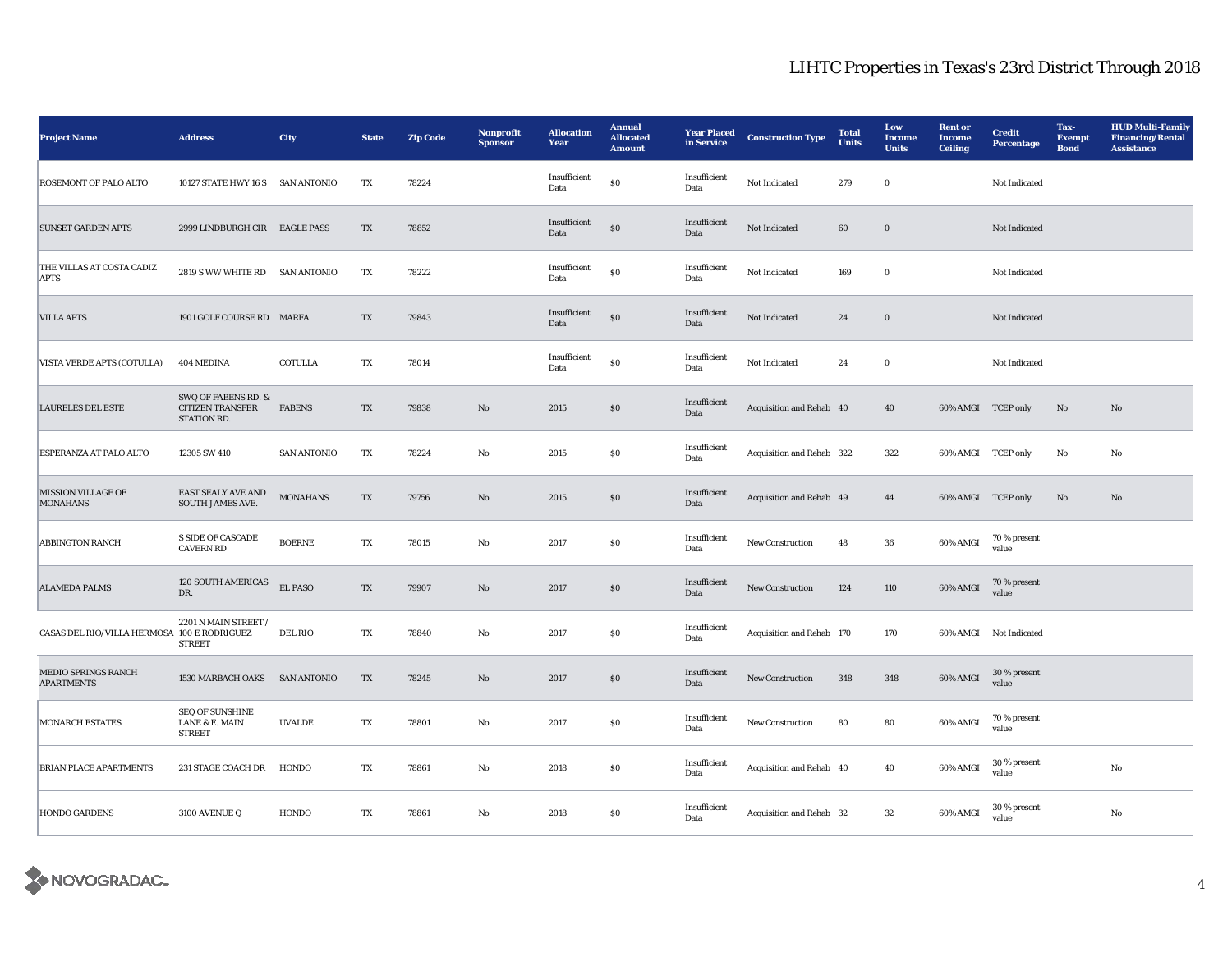| <b>Project Name</b>                                | <b>Address</b>                              | City               | <b>State</b>             | <b>Zip Code</b> | Nonprofit<br><b>Sponsor</b> | <b>Allocation</b><br>Year | <b>Annual</b><br><b>Allocated</b><br><b>Amount</b> | <b>Year Placed</b><br>in Service | <b>Construction Type</b> | <b>Total</b><br><b>Units</b> | Low<br><b>Income</b><br><b>Units</b> | <b>Rent or</b><br>Income<br><b>Ceiling</b> | <b>Credit</b><br><b>Percentage</b> | Tax-<br><b>Exempt</b><br><b>Bond</b> | <b>HUD Multi-Family</b><br><b>Financing/Rental</b><br><b>Assistance</b> |
|----------------------------------------------------|---------------------------------------------|--------------------|--------------------------|-----------------|-----------------------------|---------------------------|----------------------------------------------------|----------------------------------|--------------------------|------------------------------|--------------------------------------|--------------------------------------------|------------------------------------|--------------------------------------|-------------------------------------------------------------------------|
| <b>JAMIE O PEREZ MEMORIAL</b><br><b>APARTMENTS</b> | 229 N. NEVAREZ RD.                          | SOCORRO            | TX                       | 79927           | No                          | 2018                      | \$0\$                                              | Insufficient<br>Data             | <b>New Construction</b>  | 96                           | 96                                   | 60% AMGI                                   | 70 % present<br>value              |                                      |                                                                         |
| NEVAREZ PALMS                                      | 120 N. NEVAREZ RD.                          | SOCORRO            | TX                       | 79927           | $\mathbf{No}$               | 2018                      | $\$0$                                              | Insufficient<br>Data             | New Construction         | 104                          | 104                                  | 60% AMGI                                   | 70 % present<br>value              |                                      |                                                                         |
| <b>SKYWAY GARDENS</b>                              | <b>SEC OF S WALKER ST</b><br>AND LECHUGILLA | <b>ALPINE</b>      | TX                       | 79830           | No                          | 2018                      | $\$0$                                              | Insufficient<br>Data             | New Construction         | 49                           | 49                                   | 60% AMGI                                   | 70 % present<br>value              |                                      |                                                                         |
| 587 JEFFERSON ST                                   | 587 JEFFERSON ST                            | <b>EAGLE PASS</b>  | TX                       | 78852           | $\mathbf{No}$               | 1987                      | $\$0$                                              | 1987                             | Acquisition and Rehab 2  |                              | $\,$ 2 $\,$                          |                                            | Not Indicated                      |                                      |                                                                         |
| VILLA DE ORO APTS                                  | 130 CAMINO DE ORO                           | <b>SAN ANTONIO</b> | TX                       | 78224           | $\mathbf{N}\mathbf{o}$      | 1988                      | \$0                                                | 1988                             | New Construction         | 174                          | 174                                  |                                            | Not Indicated                      |                                      |                                                                         |
| <b>BRACKETVILLE SENIORS</b>                        | 600 SPRING ST                               | BRACKETTVILLE TX   |                          |                 | No                          | 1990                      | $\boldsymbol{\mathsf{S}}\boldsymbol{\mathsf{O}}$   | 1991                             | New Construction         | $32\,$                       | $32\,$                               |                                            | Not Indicated                      |                                      |                                                                         |
| SONORA SENIORS APTS                                | 1901 TAYLOE AVE                             | SONORA             | $\mathcal{T}\mathcal{X}$ | 76950           | No                          | 1990                      | $\$0$                                              | 1991                             | New Construction         | $32\,$                       | $32\,$                               |                                            | Not Indicated                      |                                      |                                                                         |
| <b>ATHOL APTS</b>                                  | 601 ATHOL LN                                | PEARSALL           | TX                       | 78061           | No                          | 1991                      | \$0\$                                              | 1992                             | New Construction         | 38                           | 38                                   |                                            | Not Indicated                      |                                      |                                                                         |
| DEVINE MANOR SENIOR CITIZENS 112 DIXON DR          |                                             | <b>DEVINE</b>      | TX                       | 78016           | $\mathbf{N}\mathbf{o}$      | 1992                      | \$0\$                                              | 1992                             | New Construction         | $32\,$                       | $32\,$                               |                                            | Not Indicated                      |                                      |                                                                         |
| <b>CARRIZO SPRINGS APTS</b>                        | <b>1300 E AVE</b>                           | CARRIZO SPRINGS TX |                          | 78834           | No                          | 1991                      | \$0\$                                              | 1993                             | New Construction         | 42                           | 42                                   |                                            | Not Indicated                      |                                      |                                                                         |
| HONDO GARDEN APTS                                  | 3100 AVE Q                                  | HONDO              | TX                       | 78861           | $\mathbf{N}\mathbf{o}$      | 1991                      | $\$0$                                              | 1993                             | Acquisition and Rehab 31 |                              | $31\,$                               |                                            | Not Indicated                      |                                      |                                                                         |
| CASTROVILLE VILLAGE                                | 1410 NAPLES ST                              | CASTROVILLE        | TX                       | 78009           | No                          | 2017                      | $\$0$                                              | 1993                             | Acquisition and Rehab 40 |                              | 40                                   | 60% AMGI                                   | 70 % present<br>value              |                                      | No                                                                      |
| <b>ALPINE MANOR</b>                                | 1001 FIGHTING BUCK<br>AVE                   | <b>ALPINE</b>      | TX                       | 79830           | $\mathbf{N}\mathbf{o}$      | 1993                      | \$0                                                | 1994                             | <b>New Construction</b>  | 36                           | 36                                   |                                            | Not Indicated                      |                                      |                                                                         |
| PEARSALL MANOR SENIOR<br><b>CITIZENS HOUSING</b>   | 600 BERRY RANCH RD PEARSALL                 |                    | TX                       | 78061           | No                          | 1992                      | $\$0$                                              | 1994                             | <b>New Construction</b>  | 36                           | 36                                   |                                            | Not Indicated                      |                                      |                                                                         |
| <b>BIG LAKE SENIORS</b>                            | 1304 N VICKY ST                             | <b>BIG LAKE</b>    | TX                       | 76932           | No                          | 1993                      | \$0\$                                              | 1995                             | <b>New Construction</b>  | 20                           | 20                                   |                                            | 30 % present<br>value              | No                                   |                                                                         |